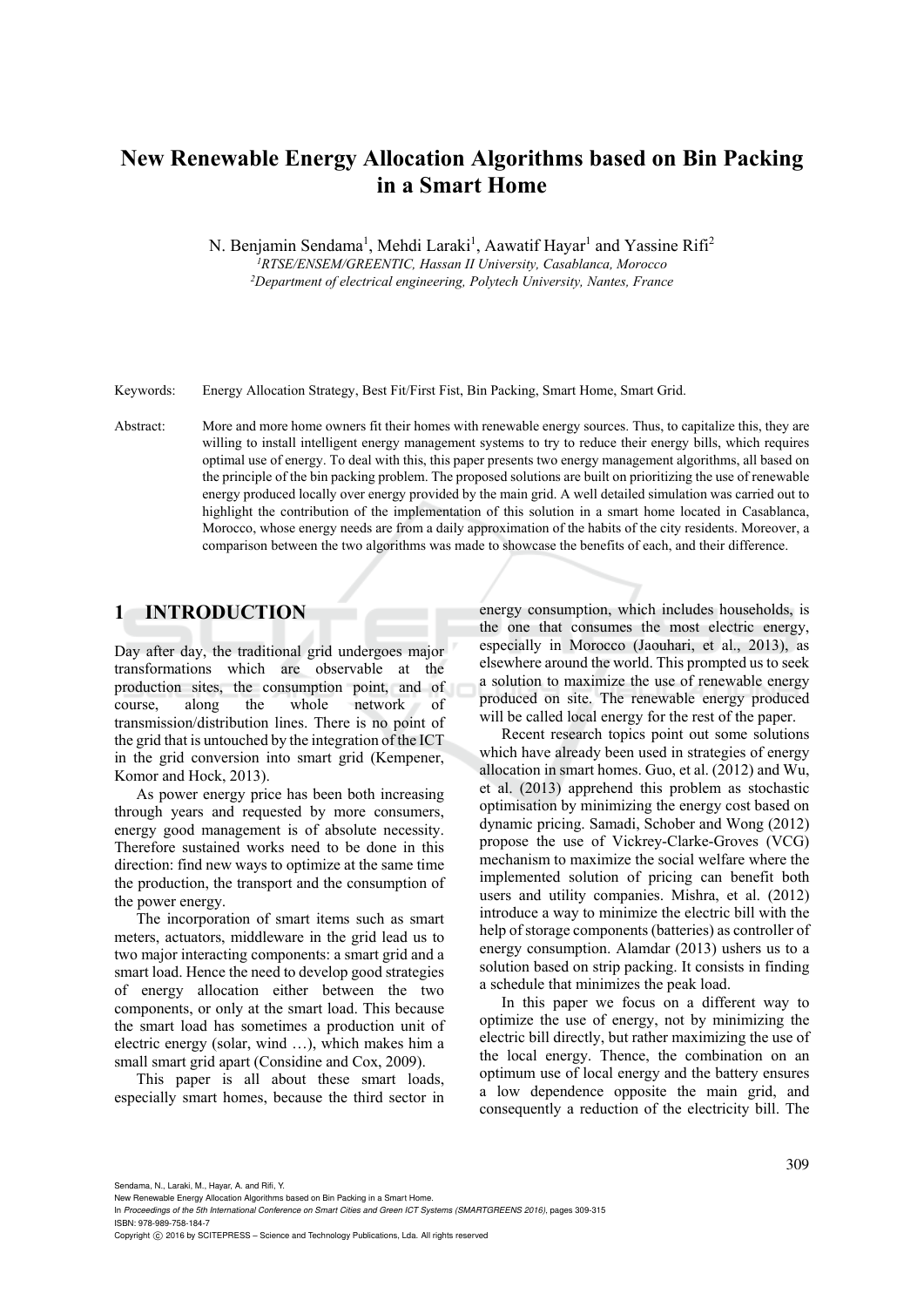proposed solution is based on the bin packing algorithms.

The bin packing problem falls within the operations research and combinatorial optimization. It is about finding the most economical storage possible for a set of items in boxes (Scribe, Watson and Shuchi, 2007). These algorithms, applied to a smart home, turns out to be an interesting solution in energy management.

To address this issue, this paper is organized as the following: In the next section we present a smart home as a working environment. In section 3 we formulate the energy allocation problem as a bin packing problem. Then in section 4 we describe the proposed algorithms that address our issue, and present some results with a certain number of figures computed with the Matlab software (Mathworks, 2015). We conclude in section 5.

## **2 SYSTEM MODEL**

We consider a smart power environment with middleclass residential house, consisting of four blocks: the living room, two bedrooms, a bathroom and a kitchen, as shown on Figure 3.

#### **2.1 The Energy Production**

Local energy comes from the exposure of solar panels to the sun, during the day. We assume that our house features two solar panels whose power peak is  $1Kw_p$ each, within standard conditions. So the energy produced equals to 1 kWh in the same condition (Lewis and Crabtree, 2005). For a real installation, the energy produced is generally much less than what would be produced under standard conditions. It essentially depends on three factors: the daily global radiation, the solar panels position and their temperature (Duffie and Beckman, 1980).

To obtain an estimate of the daily production of local energy we used a complete photovoltaic simulating software (PVSyst, 2015), then chose the geographical position of Casablanca (33°65'N  $07^{\circ}26^{\circ}$ W).

The solar irradiance on Figure 1, at that position computed with PVsyst allow us to estimate the power output of our house per hour.

The Figure 2 points out that the local energy production follows a normal distribution of 3,57Kwh as mean average and 25% as SD, per day; where between 0am and 6am, 5pm and midnight the contribution solar energy tends to zero.

The intended time cycle for the system's operation is divided in 24 time slots, regarding hours within a full day (day and night).



Figure 1: PvSyst diurnal predicted hourly solar radiation for Casablanca.



Figure 2: Electric power produced during a day.

#### **2.2 The Energy Consumption**

Our house is equipped with typical household appliances (Laconde, 2015) gathered in table 1. It must be recalled that this house is divided into four blocks, which is an arbitrary choice but helps to implement our solution based on bin packing; i.e., the proposed energy allocation solution may, thereafter, be either generalized (each block being an apartment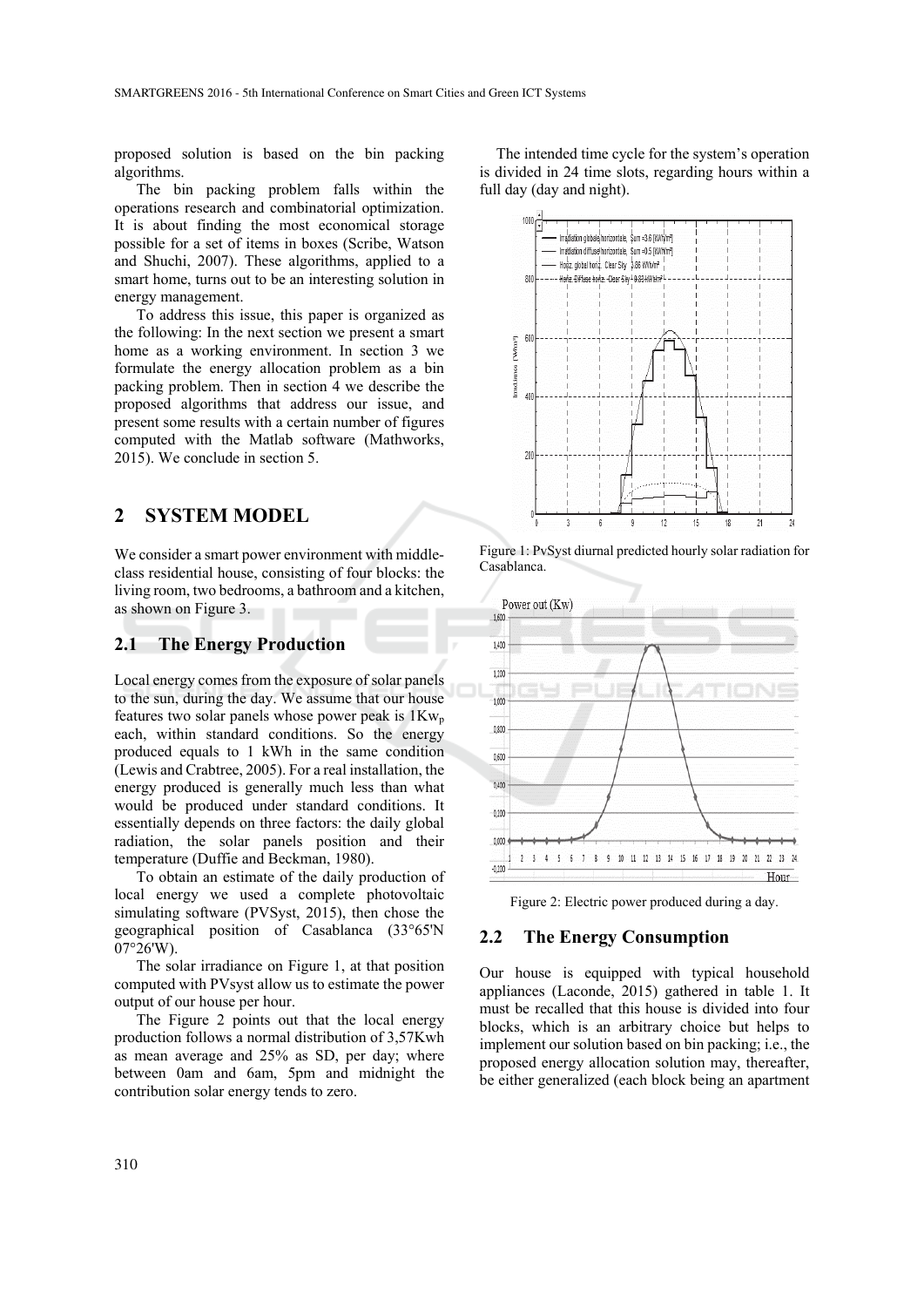in a building) or refined (each block being a smart plug in the house).

The consumption of each block takes the form of a vector of 24 time slots, each slot corresponding to an hour of a day. By adding the consumption of each connected device during the same time slice, total hourly energy consumption of the whole house is obtained.

The calculation of different energy consumption in different blocks has been done based on an example of a middle class Moroccan family, living in Casablanca. Data in Figure 4 do not represent all the middle class Moroccan families. They are debatable but not wrong at all. In any case, their approximation does not alters the results of the solution proposed in this paper, since it is an adaptable solution which works in any scenario.

#### **2.3 Hypothesis on Batteries**

We assume that our smart home is equipped with a 12V, 150Ah battery; and has two operating modes:

The day mode is restricted from 7am to 6pm, during which the battery is a receiver and loads up to its maximum level; and the night mode, for the remaining hours of the day, where there's a lack of solar energy. The battery acts as a secondary voltage source to local energy.



Figure 3: Smart home, divided into four blocks.

|  |  | Table 1: List of appliances used in the home and their mean electric average power. |  |
|--|--|-------------------------------------------------------------------------------------|--|
|  |  |                                                                                     |  |

| Appliances in the living | <b>Number</b> | Average          | Appliances in bedrooms       | <b>Number</b> | Average          |
|--------------------------|---------------|------------------|------------------------------|---------------|------------------|
| room                     |               | power            |                              |               | power            |
| Lamp                     | 3             | 10w              | lamp                         | $\mathbf{2}$  | 20w              |
| <b>TV LCD</b>            |               | 200w             | Computer                     | $\mathbf{2}$  | 60 <sub>w</sub>  |
| Wi-Fi router             |               | 5w               | Alarm clock                  | 2             | 20w              |
| Heating                  |               | 500w             | Smartphone                   | 4             | 20w              |
| Appliances in bathroom   | <b>Number</b> | Average<br>power | Appliances in the<br>kitchen | <b>Number</b> | Average<br>power |
| Lamp                     |               | 10w              | lamp                         | 2             | 20w              |
| Hair dryer               |               | 600w             | Refrigerator                 |               | 150w             |
| Electric shaver          |               | 20w              | Microwave oven               |               | 800w             |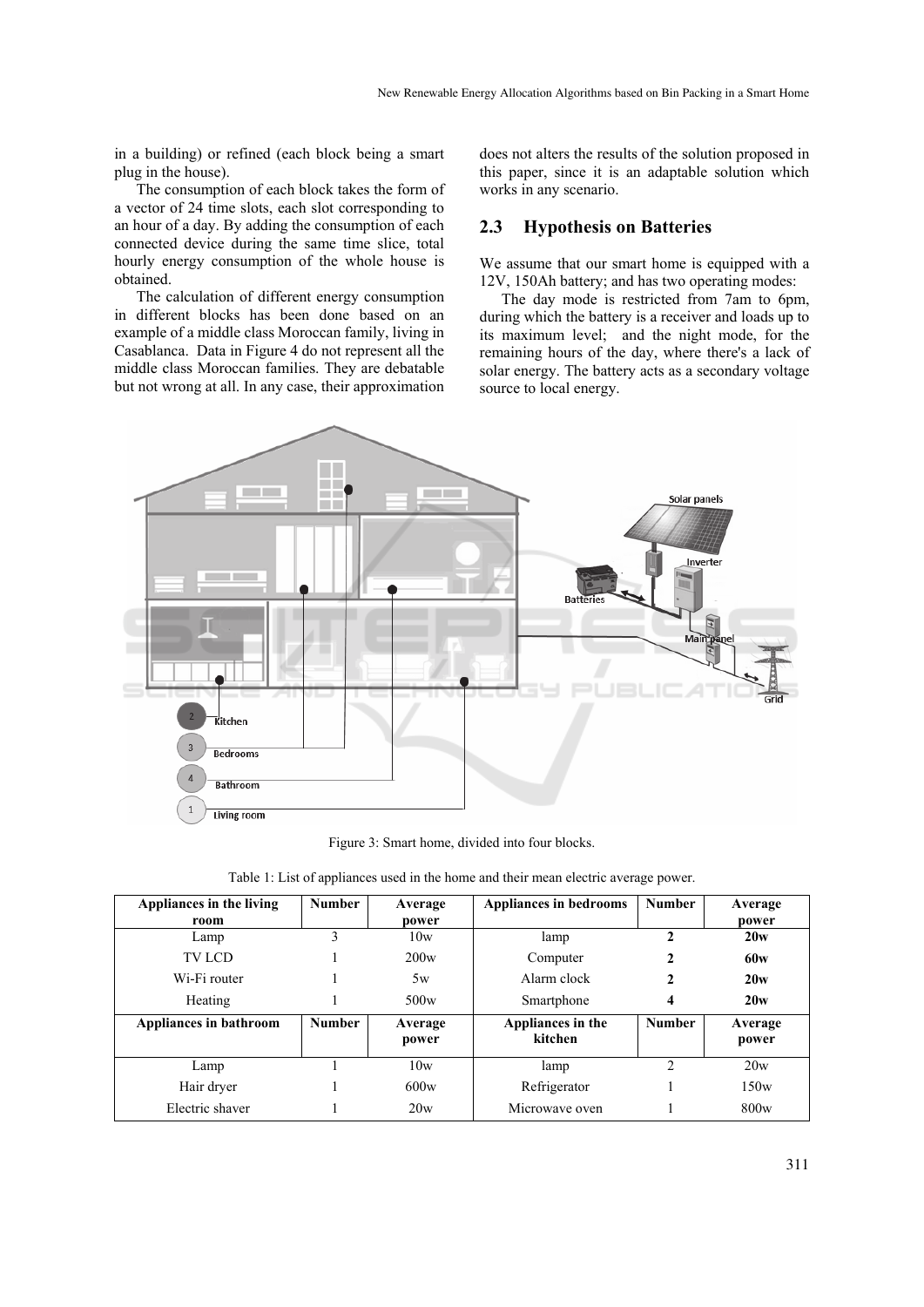## **3 PROBLEM FORMULATION**

As the problem in this paper is to find an efficient way to allocate energy in a smart home, the proposed solution, based on the bin packing problem, appears to be one of the best ways of solving this problem.

#### **3.1 The Principle of Bin Packing**

The bin packing problem can be described as follows: having n items and n bins with:

 $w_i$  = weight of item j

 $c =$  capacity of each bin

Must assign each item in a bin so the total weight of the items in each bin does not exceed *c* and the number of bins used is the minimum.

Mathematically this is written as follow:

Minimize  $z = \sum_{i=1}^{n} y_i$ 

Subjected to

$$
\sum_{j=1}^{n} w_j x_{ij} \le c y_i \quad i \in N = \{1, ..., n\}
$$

$$
\sum_{i=1}^{n} x_{ij} = 1 \qquad j \in N
$$

Where 
$$
y_i = 0 \text{ or } 1 \quad i \in N
$$
  
 $x_{ij} = 0 \text{ or } 1 \quad i \in N, j \in N$ 

#### **3.2 Situation Scenario**

We wish to apply the bin packing algorithms in electrical engineering, specifically to our problem, in order to optimize the power allocation. Our goal is to reduce the use of the main grid energy to the benefit of the use of local energy.

By analogy to the concepts of bin packing, the bins correspond to both the local energy and the main grid energy. The objects to be classified correspond to different blocks of the house.

Among the bin packing algorithms, Next Fit, First Fit, Best Fit, Next Fit Decreasing, First Fit Decreasing, Best Fit Decreasing,… proposed in the literature (Hayek, 2006) to solve the packing problem, we selected two: the first fit decreasing for its low execution time, and best fit because of its capacity of using less bins for a maximum items (Lodi, 2000).



Figure 4: Energy Consumption of different blocks in a day.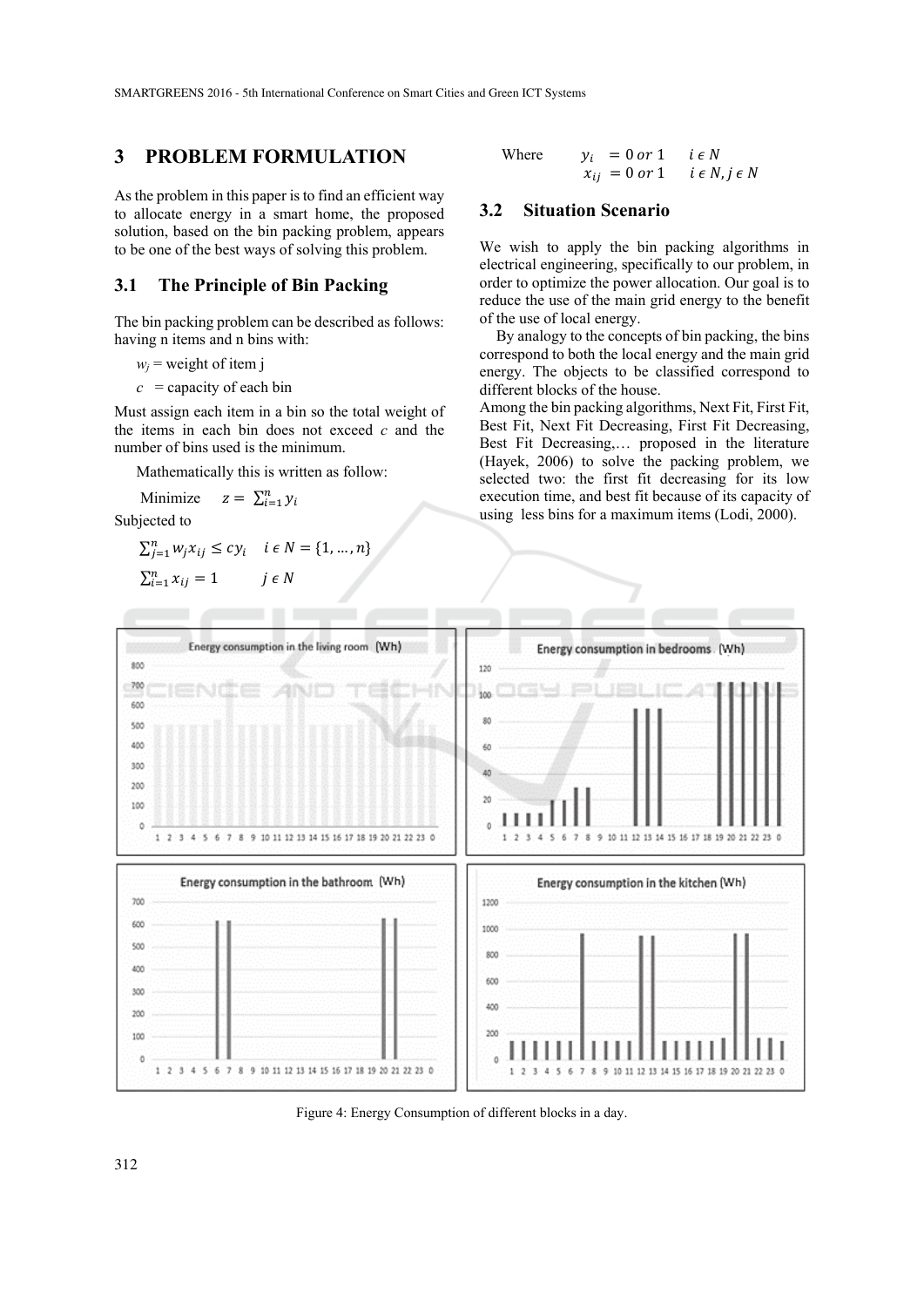New Renewable Energy Allocation Algorithms based on Bin Packing in a Smart Home



Figure 5: Flowchart of the First Fit Decreasing energy allocation algorithm.

## **4 THE PROPOSED ALGORITHMS, RESULTS & ANALYSIS**

Through the rest of the paper, following variables represent respectively:

 $Ni = \text{blocks}$ ' energy needs,  $i \in [1, ..., n = 4]$ 

- *S =* a sum of a certain number of *Ni*
- $B =$  capacity of the battery

 $C =$ local energy remaining amount *P = main grid* energy

## **4.1 First Fit Decreasing Algorithm**

With this bin packing algorithm, the items are ordered into their descending order, and then in this order the next item is always placed into the first bin, where it fits. For our problem, the proposed solution acts like illustrated on Figure 6: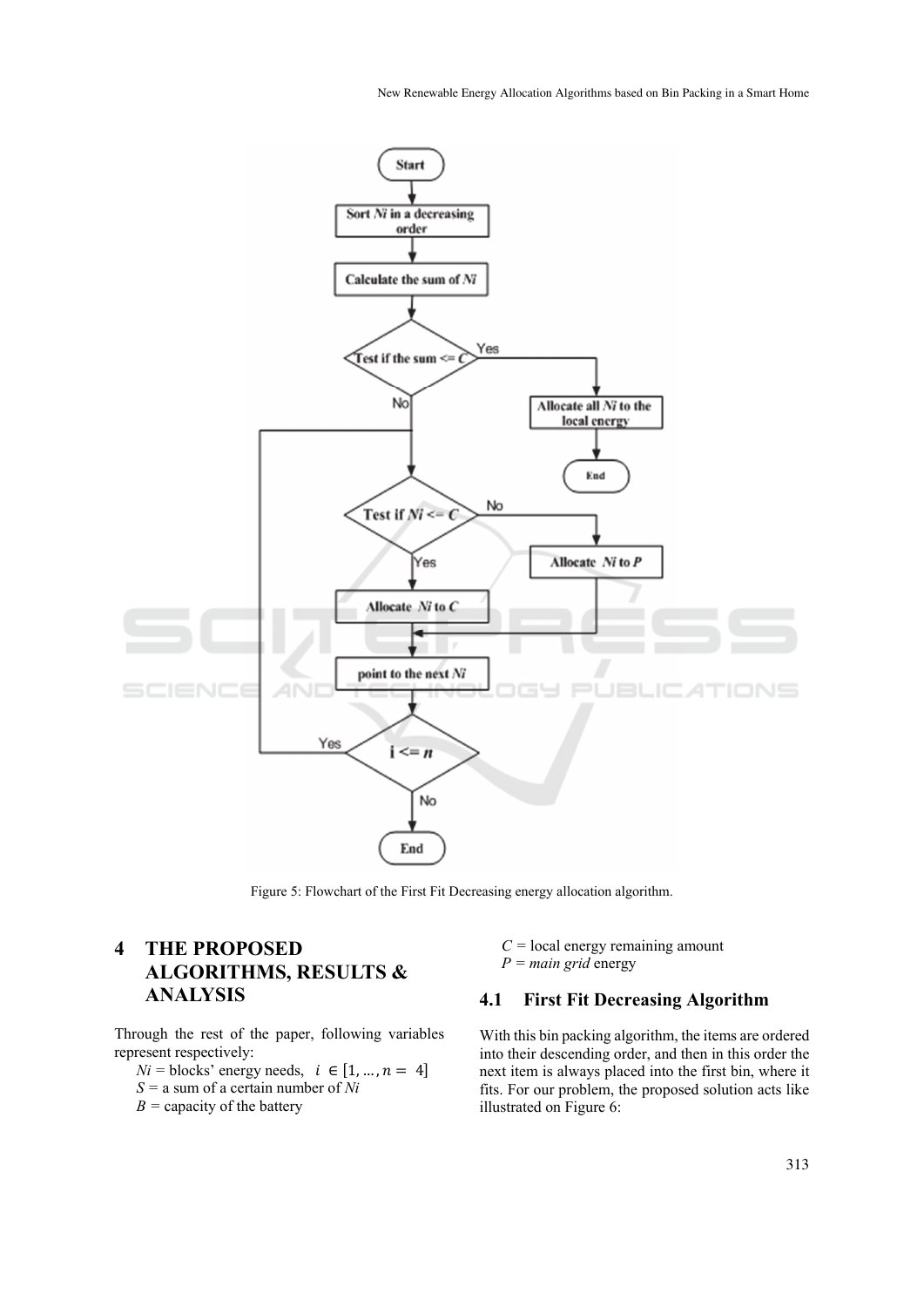

Figure 6: Flowchart of the Best Fit energy allocation algorithm.

#### **4.2 Best Fit Algorithm**

This algorithm scans all the boxes to find a best fit of free available capacity for the requested item size. The situation is more complicated, as the notion of the "following bin" is not clear, in fact a careful choice is needed. The proposed algorithm follows these steps presented in Figure 6.

#### **4.3 Results & Analysis**

Local energy comes in from 7am to 6pm. The interpretation of the Figure 7 shows us that there is a very high contribution of energy around noon. This would either reduce the peak load in case there is one, or indicate that some household tasks could be scheduled in case there is exceeding local energy.

Nevertheless, during the hours when there is not much local energy (early morning and late afternoon), we can see that the Best Fit (green) stands out from the First Fist (brown) by allocating more efficiently renewable energy to the consuming blocks (the remanent local energy from First fit is stored in the battery for to be used during the night). And this is highlighted in the table 2, where BF stands for Best Fit energy usage, and FFD for First Fit Decreasing energy usage.



Figure 7: Comparison between the Best Fit and the First Fit Decreasing energy allocation algorithm.